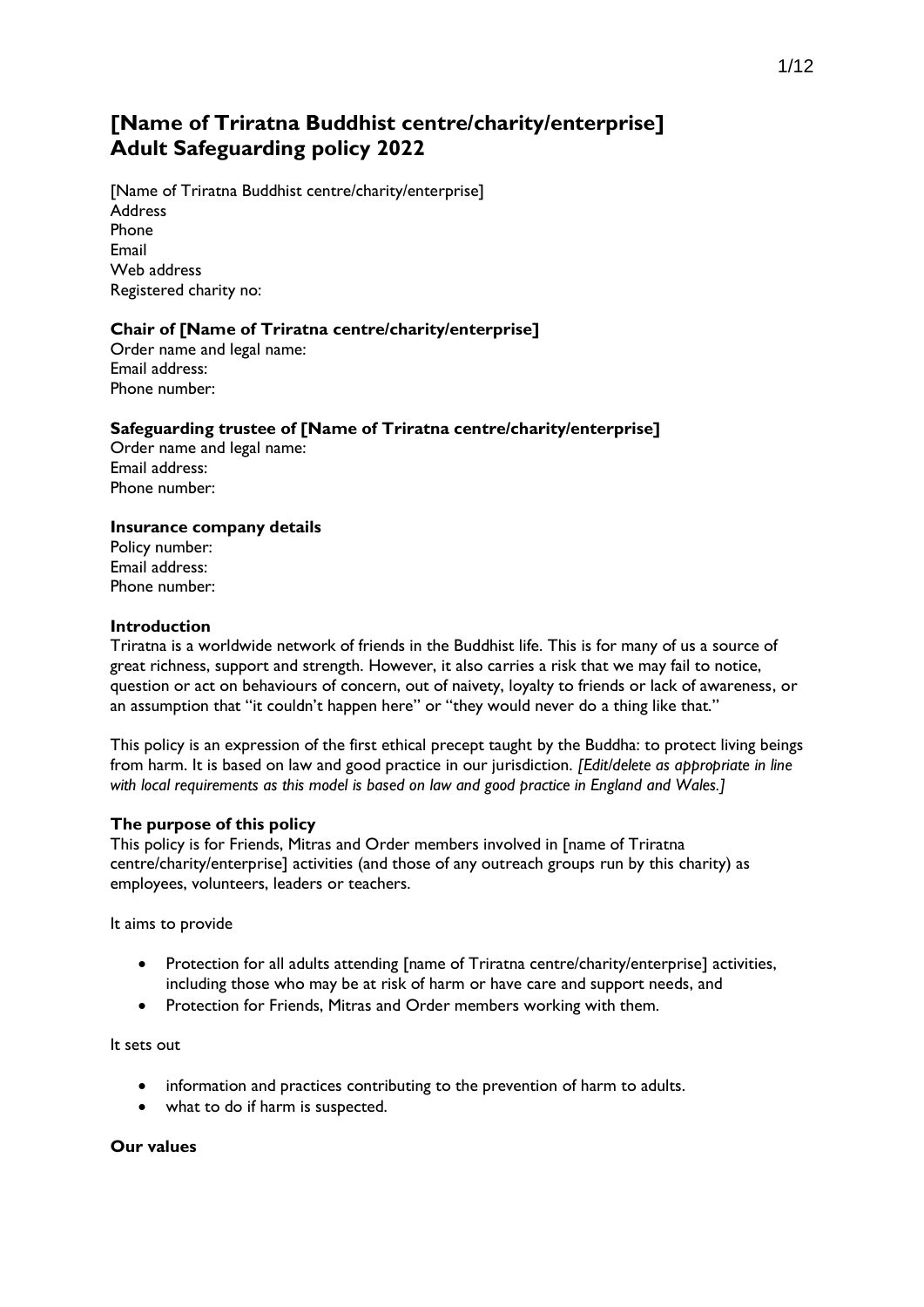As the trustees of [name of Triratna centre/charity/enterprise] we wish all adults who come into contact with our charity in any way to flourish through their engagement with the Buddha, Dharma and Sangha.

We recognise an ethical duty to prevent or address harm to all adults in the course of our activities, including adults who may be at risk of harm or have care and support needs, as set out by the Charity Commission in its latest guidance: [https://www.gov.uk/guidance/safeguarding-duties-for](https://www.gov.uk/guidance/safeguarding-duties-for-charity-trustees)[charity-trustees](https://www.gov.uk/guidance/safeguarding-duties-for-charity-trustees)

The types of harm we have a duty to prevent and address are listed in Appendix 1; they apply by law to the care of adults who are deemed formally vulnerable or 'at risk'. However, this list also provides a guide as to the types of harm we must be alert to prevent or address in the case of all adults.

*[Rewrite this paragraph as appropriate:]* Our activities include classes specifically for those with identifiable vulnerabilities, such as those who are carers, or who live with mental illness or addiction, [etc] *or* Although we do not run activities specifically for those with identifiable vulnerabilities such as those who are carers, or who live with mental illness or addiction we recognise that people who may be vulnerable in these ways do attend our events and take part in the life of our sangha.

[**Name] is our Safeguarding officer.** They are responsible for co-ordinating the Safeguarding of children and adults in all the activities of [name of Triratna centre/charity/enterprise]. (See also our Safeguarding Adults policy.)

**[Name] is our Safeguarding trustee.** They are responsible for making sure Safeguarding is taken seriously by the trustees and appears regularly on their agendas, ensuring the trustees comply with their Safeguarding obligations as required by the Charity Commission.

#### **Who is an adult?**

For the purposes of this policy an "adult" is a person who has passed their  $18th$  birthday regardless of the legal age of majority in any jurisdiction.

#### **Who is an adult who is vulnerable or "at risk"?**

The UK Care Act 2014 defines such a person as "any person who is aged 18 years or over and at risk of abuse or neglect because of their needs for care and or support"; ie, they need care and support (whether or not the local authority is meeting any of those needs); and "Is experiencing, or at risk of, abuse or neglect; and as a result of those care and support needs, is unable to protect themselves from either the risk of, or the experience of, abuse or neglect".

Adults who may be formally 'at risk' may also include those who

- have dementia
- have learning disabilities
- have mental health problems
- have drug, alcohol or substance dependency
- have physical or sensory disabilities
- have been bereaved, suffered grief and loss
- through age or illness are dependent on other people to help them
- live with domestic abuse
- are homeless
- are refugees or asylum seekers or
- for any reason may be considered not to have 'mental capacity'. (See below.)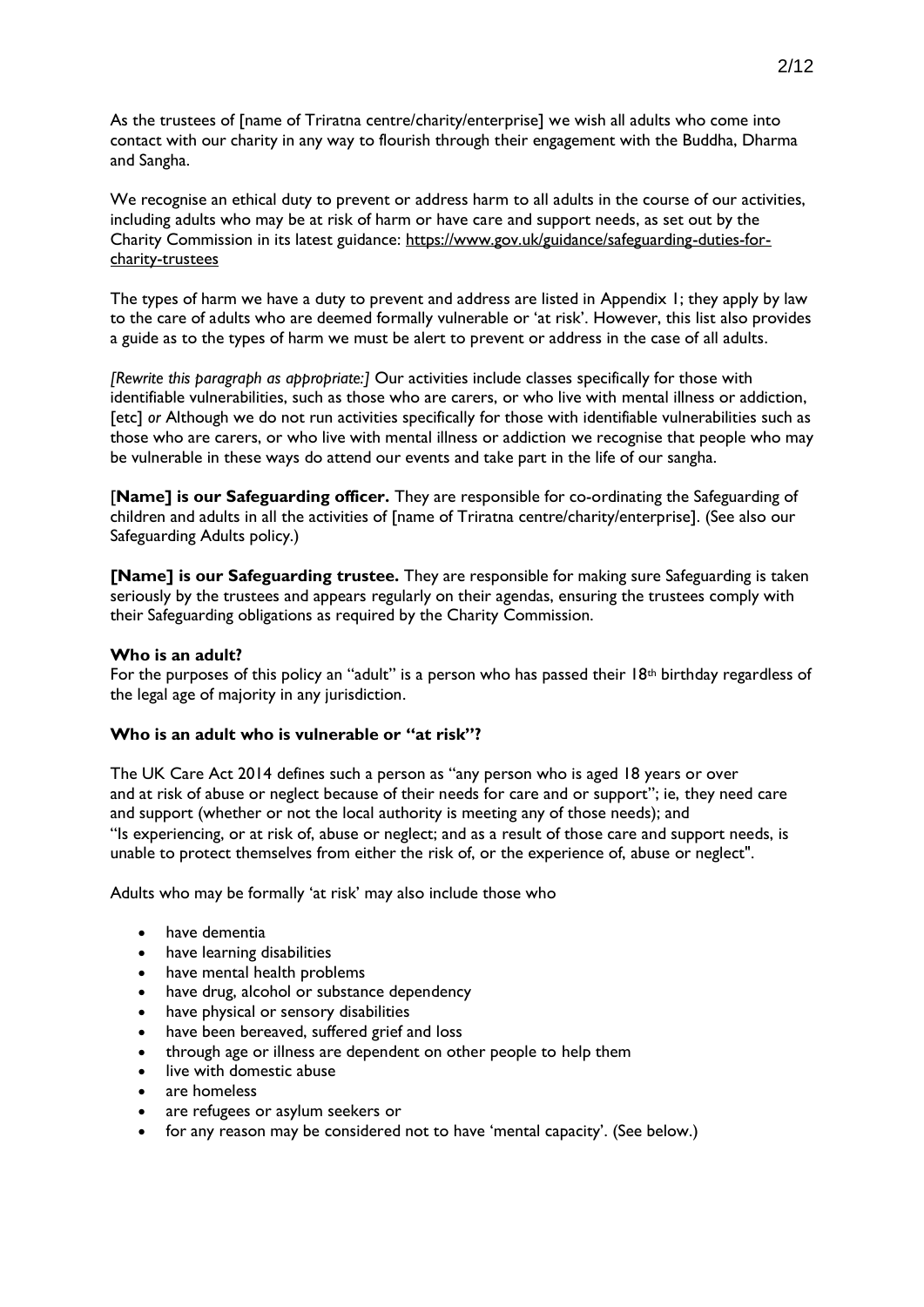Whether or not a person is "vulnerable" or "at risk" in these cases will vary according to circumstances, and it should be noted that a person with a physical disability is not necessarily at risk, though they could be. Each case must be judged on its own merits.

#### **Definitions of abuse in adults**

See appendix 1. **Signs of abuse in adults** See appendix 2. **What is 'mental capacity'?** See appendix 3.

#### **Vulnerability can be variable**

Vulnerability and resilience can vary throughout a person's life. Many people who are generally emotionally and psychologically stable in most aspects of their lives and would not be formally classified as vulnerable or 'at risk' may on occasion may find themselves in a more vulnerable position, e.g. after a bereavement, serious illness, or breakdown of a relationship. They may be new to the practice of meditation and their practice may make them more sensitive.

For example, we will bear in mind that a person who is emotionally vulnerable for any reason may not be able to make balanced decisions regarding giving money or becoming more involved with Triratna, or entering into intimate relationships, whether friendship or relationships which are more romantic or sexual in nature. We will take great care to help each other avoid exploiting people in such everyday situations of vulnerability.

## **Protecting those with psychological disorders**

We are aware that those attending our centre and activities include adults experiencing psychological disorders ranging from mild to severe.

We recognise that as Buddhists we do not have the professional skills to diagnose or help people with psychological disorders and that they may not be helped solely by the kindness of Buddhists. In such cases we may need to advise them to seek professional help.

We are aware that for people with serious psychological disorders traditional Buddhist practices involving recognition of the illusion of self could be dangerous. We may need to encourage them in traditional Buddhist practices involving the calming of body and mind, or to avoid meditation – altogether, or during periods of relapse.

Where we believe a person to be **at risk of** self harm or suicide we will encourage them to contact their GP, mental health team or to go to the accident and emergency department of the local hospital. If necessary we will make the contact on their behalf, with their permission. We will consult with Triratna's ECA Safeguarding Team if necessary: [safeguarding@triratna.community](mailto:safeguarding@triratna.community)

Where we consider there is **immediate danger** of a person harming themselves or others we will contact emergency services**,** without their permission if necessary.

#### **Protecting those with psychological disorders - online**

Buddhism and meditation are increasingly taught using online media. In person, it is *relatively* easy to notice where a person may have compromised mental health; online it is much more difficult.

We recognise that among those seeking *individual* online guidance from members of the Triratna Buddhist Order there may be some reporting meditation experiences which are an indication of serious psychological disorder.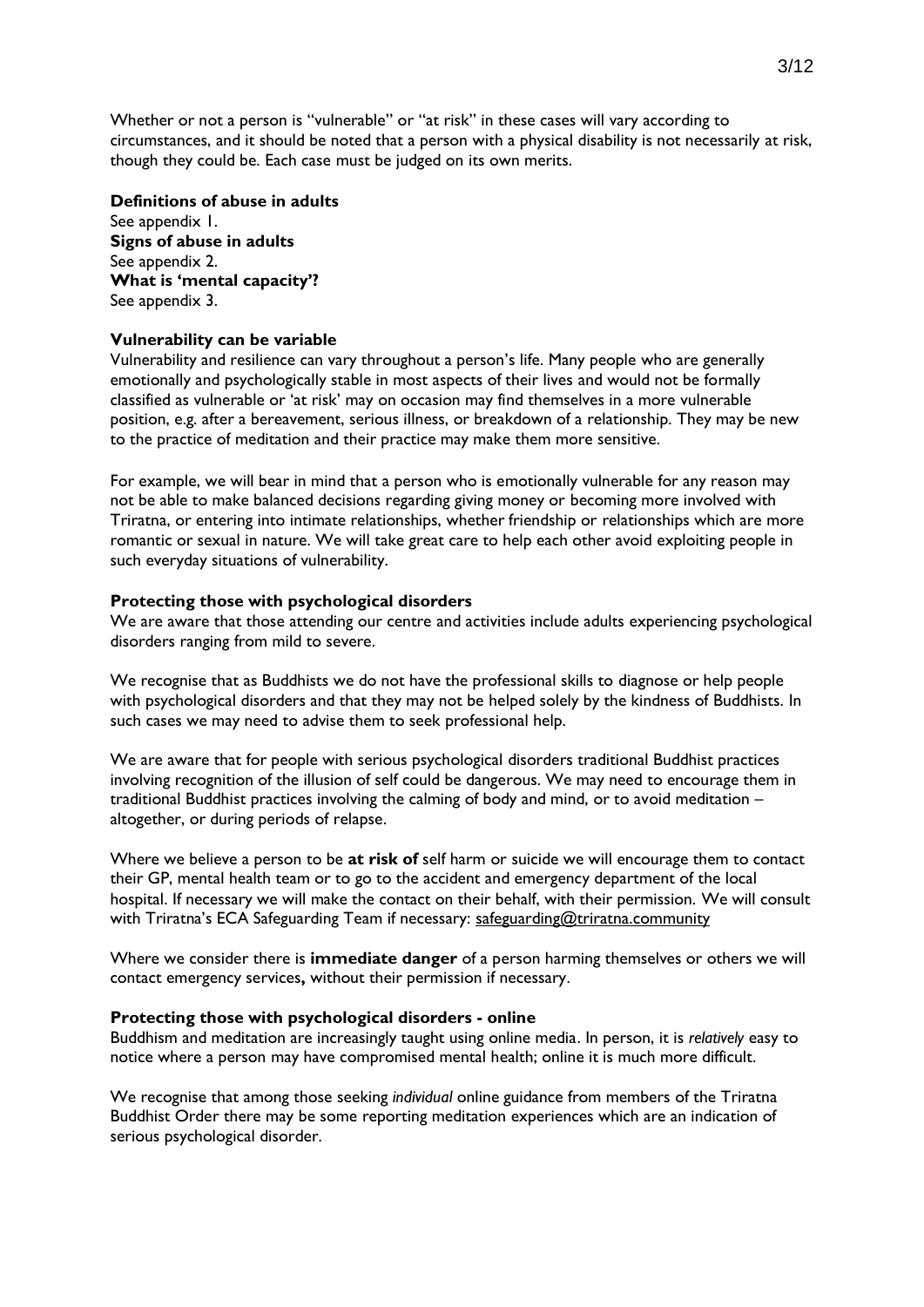In engaging in *individual* guidance online by email, blog, social media or text we will take great care at the start to establish with local Order members the identity, location and suitability of the participant, and which local Order members are available locally to support them *in person* and gaining permission to contact those Order members if we believe they are at risk. (This does not apply where the participant is an Order member and therefore well known to us.)

## **Responding to children online**

*See [name of Triratna centre/charity/enterprise] Child Protection Policy 2022.)*

## **DBS checks /security checks**

*[Outside England and Wales, rewrite this section as locally appropriate.]*

If in any doubt about the requirements for DBS checks our Safeguarding officer will check with external Safeguarding experts such as Thirtyone:eight [\(www.thirtyoneeight.org\)](http://www.thirtyoneeight.org/) to ensure that anyone required to have a DBS check has been checked, and to the correct level. Thirtyone:eight provide an advice line and online DBS service.

We understand that

- A) the Charity Commission states that wherever there is a legal entitlement to a DBS check in respect of a trustee, employee or volunteer, a DBS check should be carried out. In detail, this means that
- B) anyone employed by or volunteering for our charity in any capacity is eligible for a **Basic DBS check.** We are free to request these of any such person, but where a charity has a great many volunteers and staff and it is impracticable to DBS check all of them we must be able to demonstrate that for those who are unchecked other measures are in place to ensure the safety of all beneficiaries. This means we may decide to focus on obtaining Basic checks for those with responsibilities which render them *likely to be seen by others* as holding some degree of authority; for example:
	- our Chair and trustees
	- those working with our charity's money and finances
	- our Safeguarding officer
	- those who teach or lead and those who support them

Where any volunteer or staff member is not DBS checked we must be able to demonstrate that they

- are supervised by a person who is DBS checked
- have read the charity's Safeguarding policies and Child Protection Code of Conduct, had an opportunity to discuss them with the Safeguarding officer and
- have signed a document recording that they have read and agree to abide by them.

**C)** The core team (Mitras or Order members, paid or voluntary) directly responsible for any [name of Triratna Buddhist centre/enterprise] activity or event specifically intended and advertised for adults likely to be more vulnerable to influence, exploitation or mistreatment can and therefore must have an **Enhanced DBS check with a check of Barred Registers.**

In the case of [name of Triratna centre/charity/enterprise] such activities would include …/ At present we do not run any such activities but will keep this under review in case this should change*. [Edit as appropriate, but in Triratna this most commonly means those attending activities for those with addiction, depression or chronic pain and illness.]*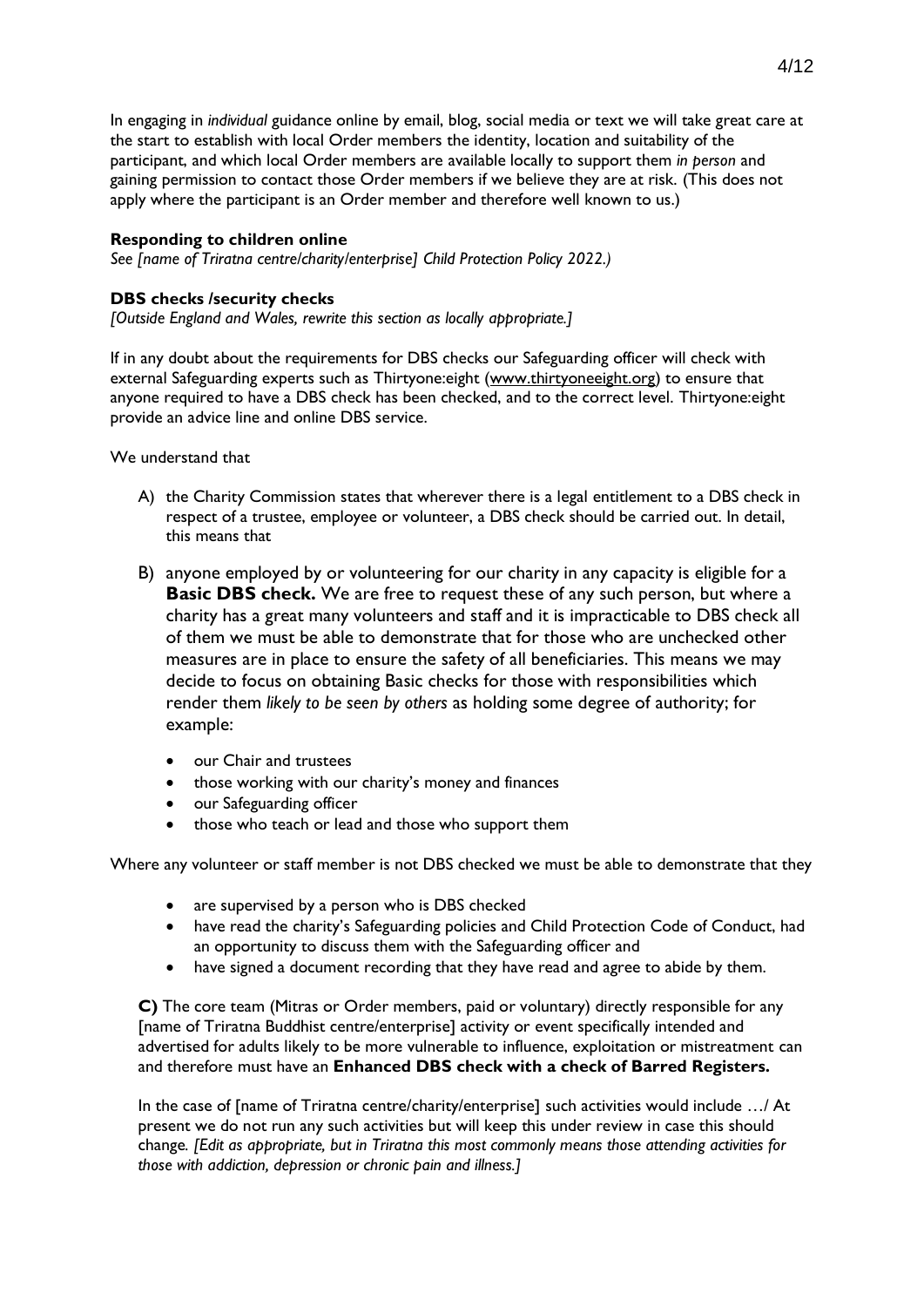**D) DBS checks for addiction recovery meetings** However, it has been agreed with the DBS Service by the 12-Step Movement that no DBS checks are needed for 12-Step meetings. This applies only to meetings run formally as 12-Step meetings, because they are co-facilitated by the participants and have no leadership. Where 12-Step meetings take place on our premises we will take care to clarify that Mitras and Order members taking part in such meetings are not seen as leading and do not behave as such and that these meetings are self-help groups held on our premises but not part of our programme of activities.

DBS checks may be required for those leading 8-Step meetings or other recovery programmes which are not part of the 12-Step Movement, and which are run as part of our programme of activities.

Where those running an activity can, and therefore must, have DBS checks, we will require anyone helping with such activities (paid or voluntary) who has not been DBS checked to be supervised at all times by someone who is DBS checked.

DBS checks are not required for those running general activities which adults with mental health difficulties or in addiction recovery (for example) may happen to attend.

E) DBS certificates apply to roles rather than persons and are not transferrable from another role elsewhere.

F) It is regarded as good practice that any DBS certificate should be less than **three** years old.

#### **Managing those who pose a risk to others**

There may be cases where it is known that a person attending our activities is likely to pose a risk to others (for example, a person who is known to have a previous criminal conviction for sexual or other violent offences, who is on the UK Sex Offender Register, or someone who is under investigation for possible sexual or other violent offences).

Such a person will be asked by the Safeguarding officer to agree a behaviour contract setting out the terms of their continued participation in [name of Triratna Buddhist centre/charity/enterprise] activities within agreed boundaries and based on a risk assessment carried out by an Order member with professional experience in risk assessment. If our Safeguarding officer is not qualified to do this we will ask for help from the ECA Safeguarding team or another professionally qualified Order member. (See the document 'Managing those who pose a risk 2022'.)

Where it is felt that the charity does not have the resources to manage this relationship safely, we reserve the right to ask the person not to attend our activities.

Where necessary we will consult the ECA Safeguarding team: safeguarding@triratna.community.

#### **Lettings/hireouts/room-use**

[Re-write as appropriate*]* Our charity rents or lends premises for the following activities which are not activities of our charity, even if they are led/run by a member of our sangha or members of our sangha take part: *[eg yoga classes, massage, 12-Step groups, retreat centre hire-outs]*

We understand that there is joint responsibility on our charity and those renting/using our premises for the Safeguarding of children and adults taking part in such activities, but that our trustees bear ultimate responsibility for the Safeguarding in all activities which take place on our premises. This includes self-organised meetings of sangha members which are not seen as activities run by the charity; eg chapter meetings and GFR meetings.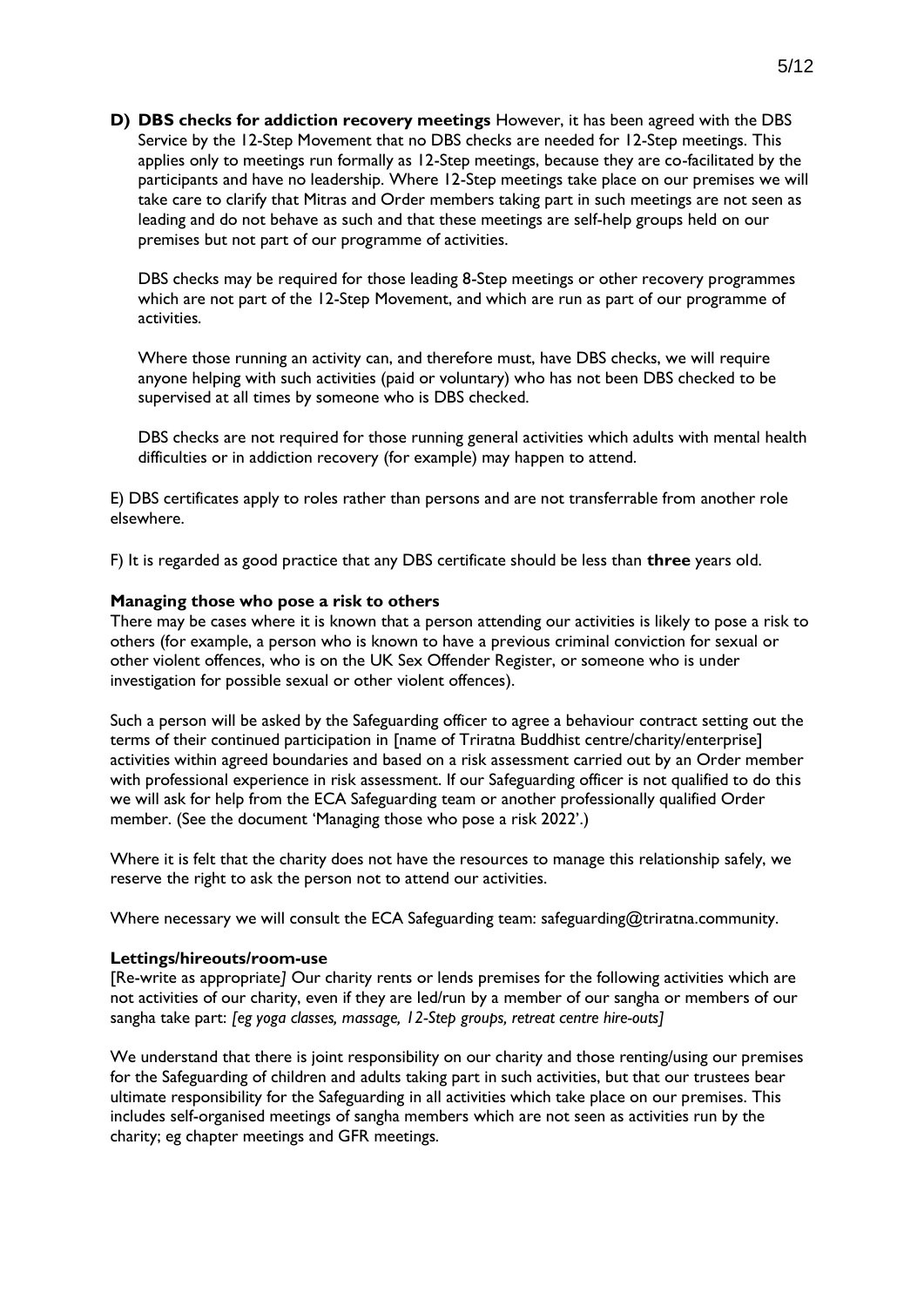Where any organisation or individual rents space in our premises we will ask them to sign a lettings agreement which says they have read our Safeguarding policies and agree to abide by them, or that they have shown us their own Safeguarding policy, in which case their policy should be compatible with our own policy and should be written to an equal or higher standard.

# **Our Safeguarding responsibility to our landlord** *[Delete if not applicable]*

[Name of Triratna Buddhist centre/charity/enterprise] rents/uses premises belonging to [name of organisation]. As is good practice we have shown them our Safeguarding policies and will share them again each time the policies are updated.

## **What is 'abuse'?**

'Abuse' is not a legal term, but covers a number of ways in which a person may be deliberately harmed (legally or illegally), usually by someone who is in a position of power, trust or authority over them, or *who may be perceived by that person to be in a position of power, trust or authority over them;* for example by a Friend, Mitra or Order member who is helping to run [name of Triratna Buddhist centre/enterprise] activities for those newer to such activities. The harm may be physical, psychological or emotional, or it may exploit the vulnerability of the person in more subtle ways.

However, harm can also occur less consciously, through naivety, idealism or lack of awareness.

## **Types of abuse**

See Appendix 1. **Signs of abuse** See Appendix 2.

#### **If you have a concern**

All allegations or suspicions should be taken seriously and reported to our Safeguarding officer: [name and email address]

#### **If a person over 18 alleges abuse**

#### **We understand that we need to**

- stay calm.
- listen patiently.
- reassure the person they are doing the right thing by speaking up.
- clarify issues of confidentiality early on. We will make it clear we may have to discuss their concerns with others, on a strictly need-to-know basis, if at all possible with their permission. (See below.)
- explain what we are going to do.
- write a factual account of what we have seen and heard, immediately.

#### **We will do our best to avoid**

- appearing shocked, horrified, disgusted or angry.
- pressing the individual for details.
- making comments or judgments other than to show concern. Our responsibility is to take them seriously, not to decide whether what they are saying is true.
- promising to keep secrets.
- confronting any alleged perpetrator.
- risking contaminating the evidence by investigating matters ourselves.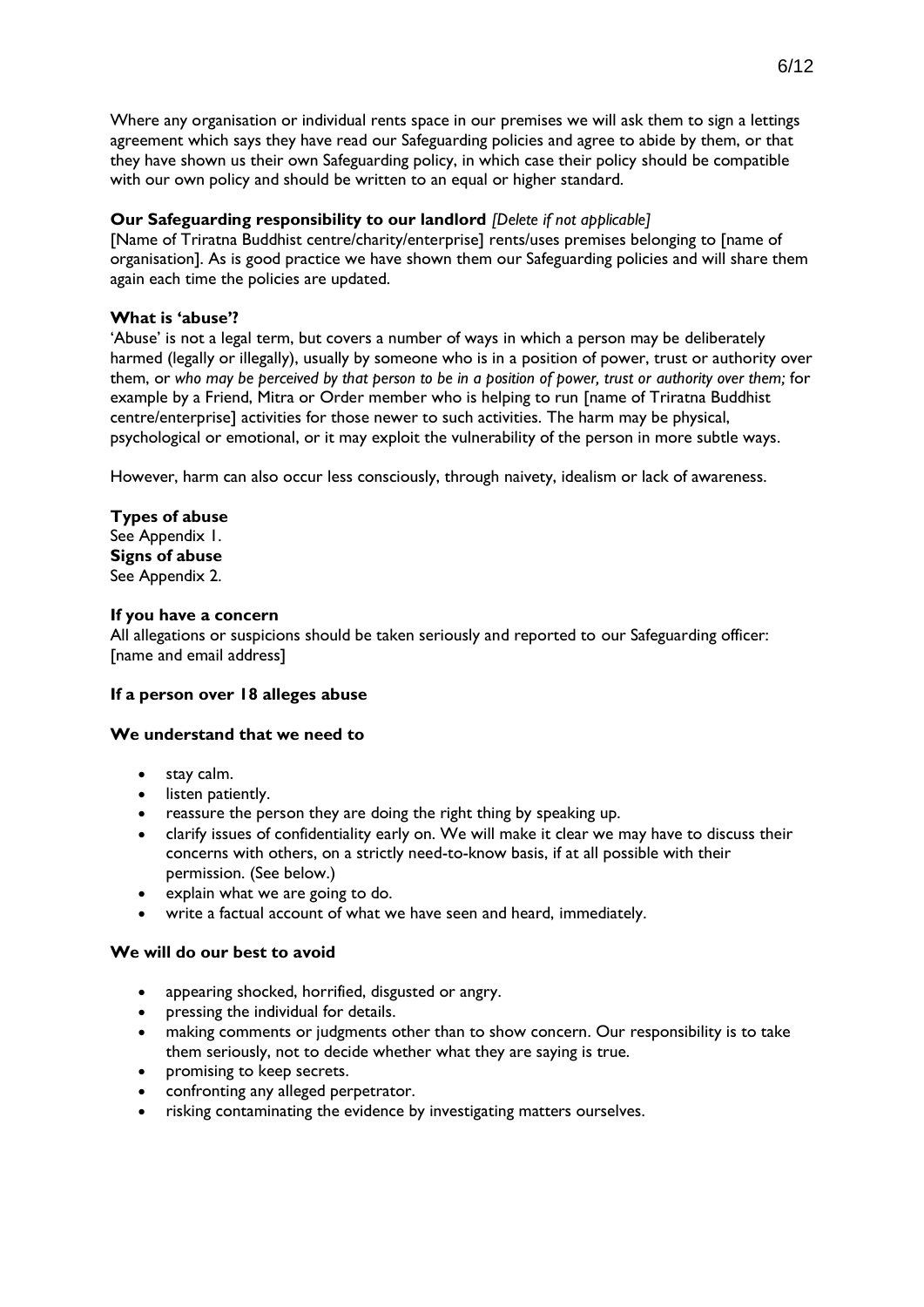## **What we will do next**

- We understand that our first concern must be the safety and wellbeing of this person and that we must not be distracted from this by loyalty to the person who has been accused or a desire to maintain the good name of Triratna or our charity.
- If the person receiving the disclosure is not our Safeguarding officer, they must tell the Safeguarding officer *only*, who will co-ordinate the handling of the matter on behalf of the charity's trustees. However, if the Safeguarding officer is not immediately available the matter should be communicated to the Chair of the charity or the Safeguarding trustee.
- We understand that every person has a legal right to privacy under the International Convention on Human Rights and data protection legislation; therefore if possible we need to get the person's consent to share the information they have given us, within the limits described here and below.
- If the adult alleging abuse is not formally vulnerable or 'at risk' and their complaint may be criminal, it is up to them to report to the police if they wish to; though we will offer them help and support to do this.
- If the person is formally vulnerable or 'at risk' we may report on their behalf, though with their permission *if possible.*
- Whether or not formally vulnerable or 'at risk', if the person may be in immediate danger the Safeguarding officer, Chair, Safeguarding trustee or person receiving the disclosure will phone social services or police straight away. A telephone referral will be confirmed in writing within 24 hours.

If necessary, our Safeguarding officer will contact Triratna's ECA Safeguarding team for advice: safeguarding@triratna.community

- It may be necessary, and therefore legally 'reasonable', to pass on information without the adult's consent if they may be at immediate risk of harm once they leave your company and/or a crime has been or is about to be committed; also if what is disclosed indicates that there is also a risk of harm to a child.
- The person receiving the disclosure will make detailed factual notes about the conversation/concern/incident as soon as possible, including time, date and location, and pass them to the charity's Safeguarding officer. (See 'Secure, confidential record-keeping' below.) As far as possible what the person has said should be recorded in their own words, as these could be used in court.
- We understand that no sangha member should attempt to investigate a criminal allegation, that this is the job of the police and that to attempt this could prejudice a court case and put the parties in danger.

Finally, we may need to make external reports

- In England and Wales we may need to make a Serious Incident Report to the Charity Commission: [https://www.gov.uk/guidance/how-to-report-a-serious-incident-in-your-charity.](https://www.gov.uk/guidance/how-to-report-a-serious-incident-in-your-charity)
- We will report to our insurers any situation or incident that we consider might lead to a claim under our insurance policy.

If necessary we will consult the ECA Safeguarding team for guidance on this: safeguarding@triratna.community.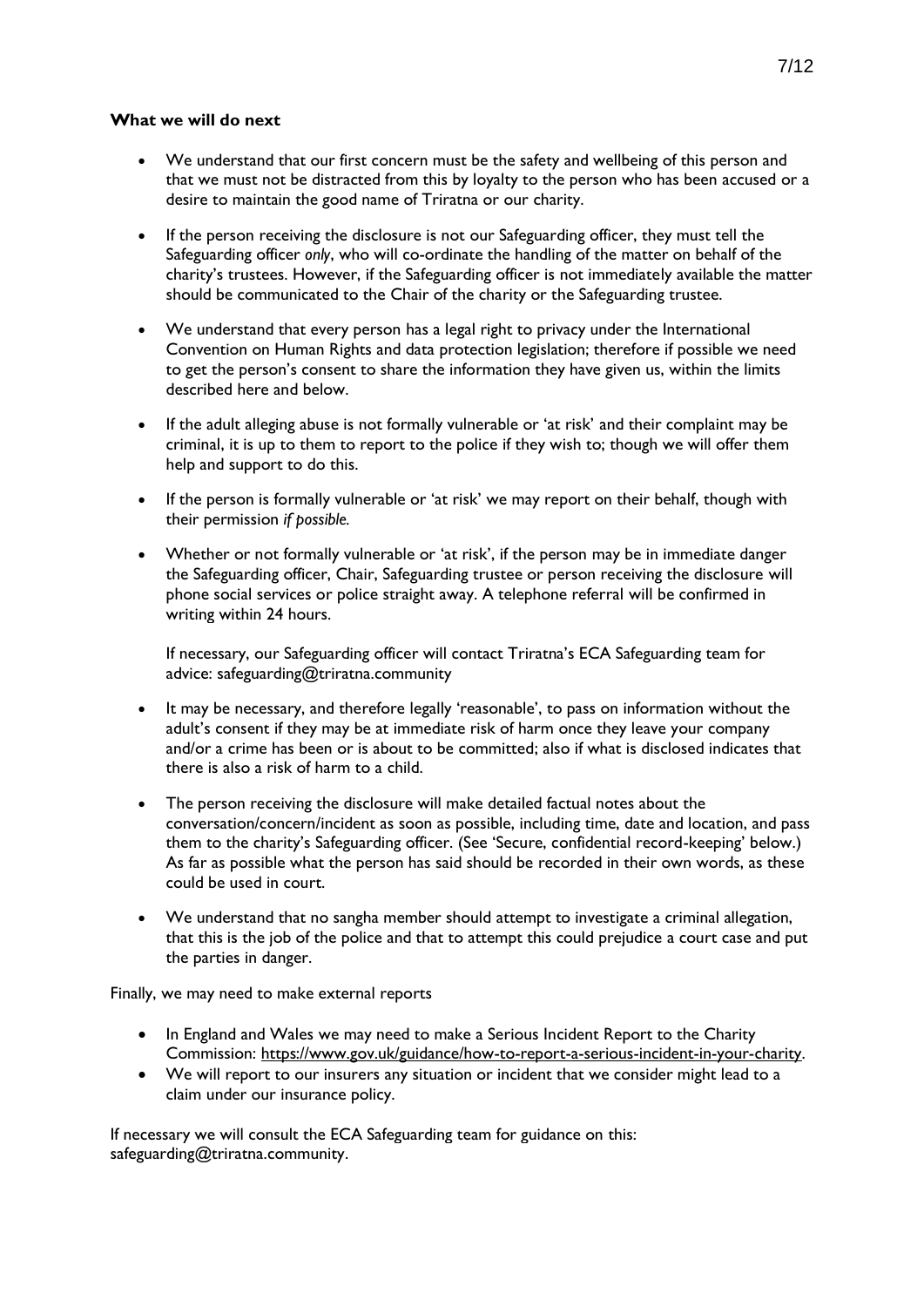#### **Who else needs to know?**

We understand that confidentiality, sharing information only on a need-to-know basis, is very important. Under data protection legislation nobody has a right to know about a case – except, for Safeguarding purposes, those in a position to prevent further harm, and our Chair, who holds ultimate responsibility for the governance of the charity. For example, where there is a criminal allegation against a Mitra it could be justifiable for the Safeguarding officer, Safeguarding trustee, Chair and Mitra convenor to know about it.

This is not a matter of concealment but is intended to protect all concerned from further harm. It will also protect our sangha from fear, rumour and disharmony which will make it much harder to deal with the matter effectively without causing further harm.

#### **Secure, confidential record-keeping**

We understand our responsibility for secure and careful record-keeping. Our Safeguarding officer will keep a detailed log of all Safeguarding-related incidents as well as conversations, actions and the reasoning behind them. These should not be kept on any computer, but on an external hard drive or memory stick. To guard against loss in case the files, hard drive or memory stick become corrupted these will be backed up to another hard drive or memory stick and/or printed off. Any memory sticks, hard drives and paper copies will be stored in a locked cabinet, box or drawer accessible only to the Safeguarding officer and one or two others approved by our trustees, eg the Chair and Safeguarding trustee.

We also understand that under data protection law we need to word our records in a form we would be happy for the subjects to read if they ask to, as is their legal right. This means notes should be factual and respectful, free of interpretations and value-judgements.

#### **Keeping confidential records**

We understand that because many abuse cases come to light 30 or more years later we should keep our records for up to 50 years. This is important in order to address historical cases effectively but also for insurance purposes.

If our charity closes down, we will give our records to another Triratna Buddhist centre/charity to keep with their own confidential Safeguarding logs.

#### **Reviewing our policies annually**

This document was adopted by the trustees of [Name of Triratna Buddhist centre/charity/enterprise] on [date 2022] and will be reviewed and updated by the Safeguarding officer and trustees [Name of Triratna Buddhist centre/charity/enterprise], on or before [same date 2023].

#### **[Name of Triratna charity/centre/enterprise]**

**Chair's name and email address**

**Chair's signature**

#### **Safeguarding officer's name and email address**

**Safeguarding officer's signature**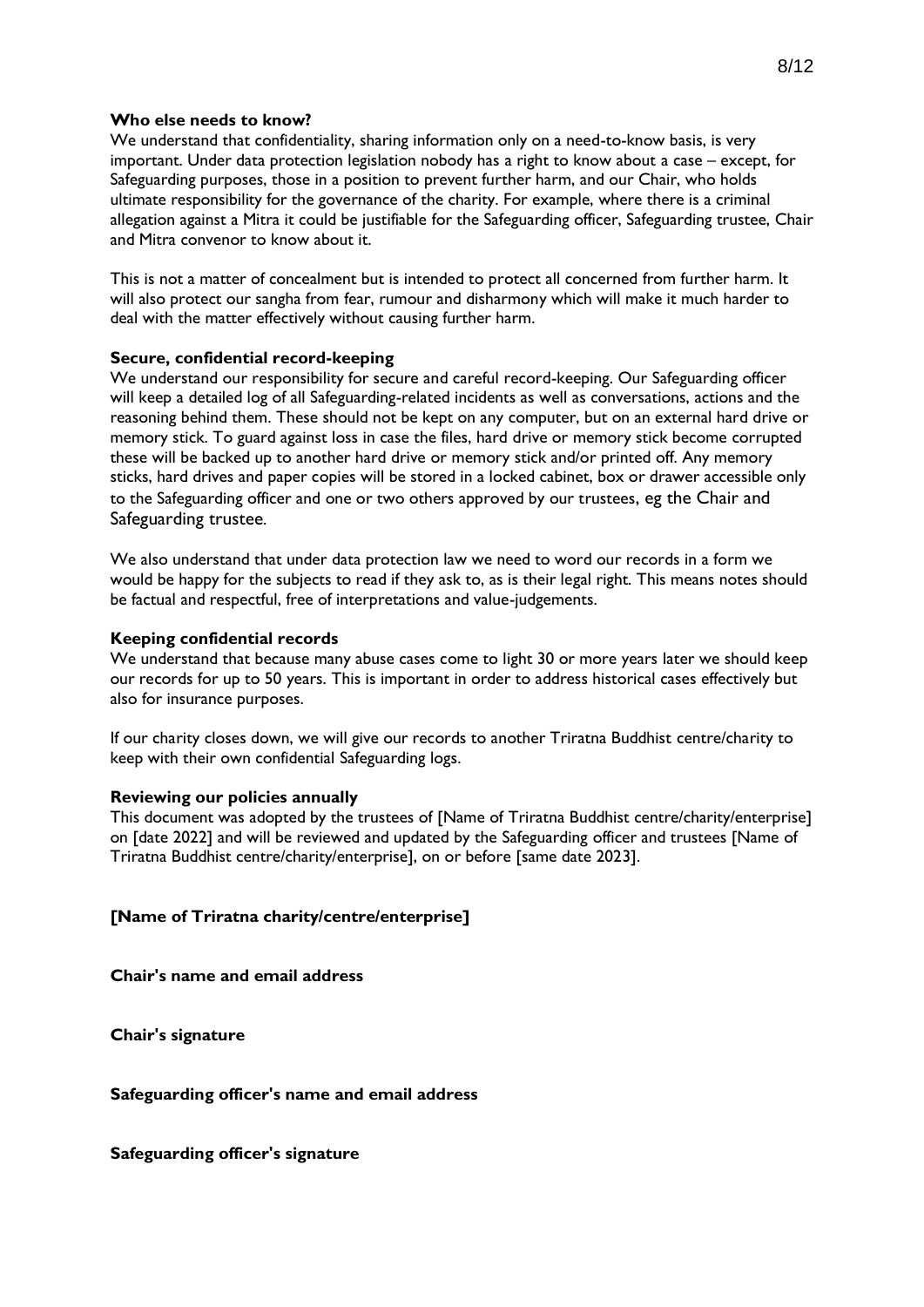# **Date**

*This [name of Triratna centre/charity/enterprise] Adult Safeguarding policy is to be read in conjunction with the*

- *[name of Triratna Buddhist centre/enterprise] Child Protection Policy 2022*
- *[name of Triratna Buddhist centre/enterprise] Child Protection Code of Conduct 2022*
- *Triratna guidance document 'Caring for teenagers in Triratna 2022' and*
- *Triratna guidance document 'Managing those who pose a risk 2022'*

*[Delete this from your policy] This Triratna Model Safeguarding Adults Policy published 2022 by Triratna's ECA Safeguarding team. [safeguarding@triratna.community](mailto:safeguarding@triratna.community)*

## **Appendix 1 Definitions of abuse in adults**

In the UK we have a legal duty to prevent or address the following types of harm to adults who may be vulnerable or 'at risk'.

The list below also provides a guide as to the types of harm we should be alert to prevent or address in the case of all adults, as does the list at this link, from the Charity Commission for England and Wales https://www.gov.uk/guidance/safeguarding-duties-for-charity-trustees

As defined in the UK Care Act 2014, Safeguarding duties apply to an adult who is defined as vulnerable or 'at risk' because they

- have need for care and support (whether or not the local authority is meeting any of those needs) and;
- are experiencing, or at risk of, abuse or neglect; and
- as a result of those care and support needs are unable to protect themselves from either the risk of, or the experience of abuse or neglect.

**Physical abuse** – including assault, hitting, slapping, pushing, misuse of medication, restraint or inappropriate physical sanctions.

**Domestic violence** – including psychological, physical, sexual, financial, emotional abuse; so called 'honour-based' violence.

**Sexual abuse** – including rape, indecent exposure, sexual harassment, inappropriate looking or touching, sexual teasing or innuendo, sexual photography, subjection to pornography or witnessing sexual acts, indecent exposure and sexual assault or sexual acts to which the adult has not consented or was pressured into consenting.

**Psychological abuse** – including emotional abuse, threats of harm or abandonment, deprivation of contact, humiliation, blaming, controlling, intimidation, coercion, harassment, verbal abuse, cyber bullying, isolation or unreasonable and unjustified withdrawal of services or supportive networks.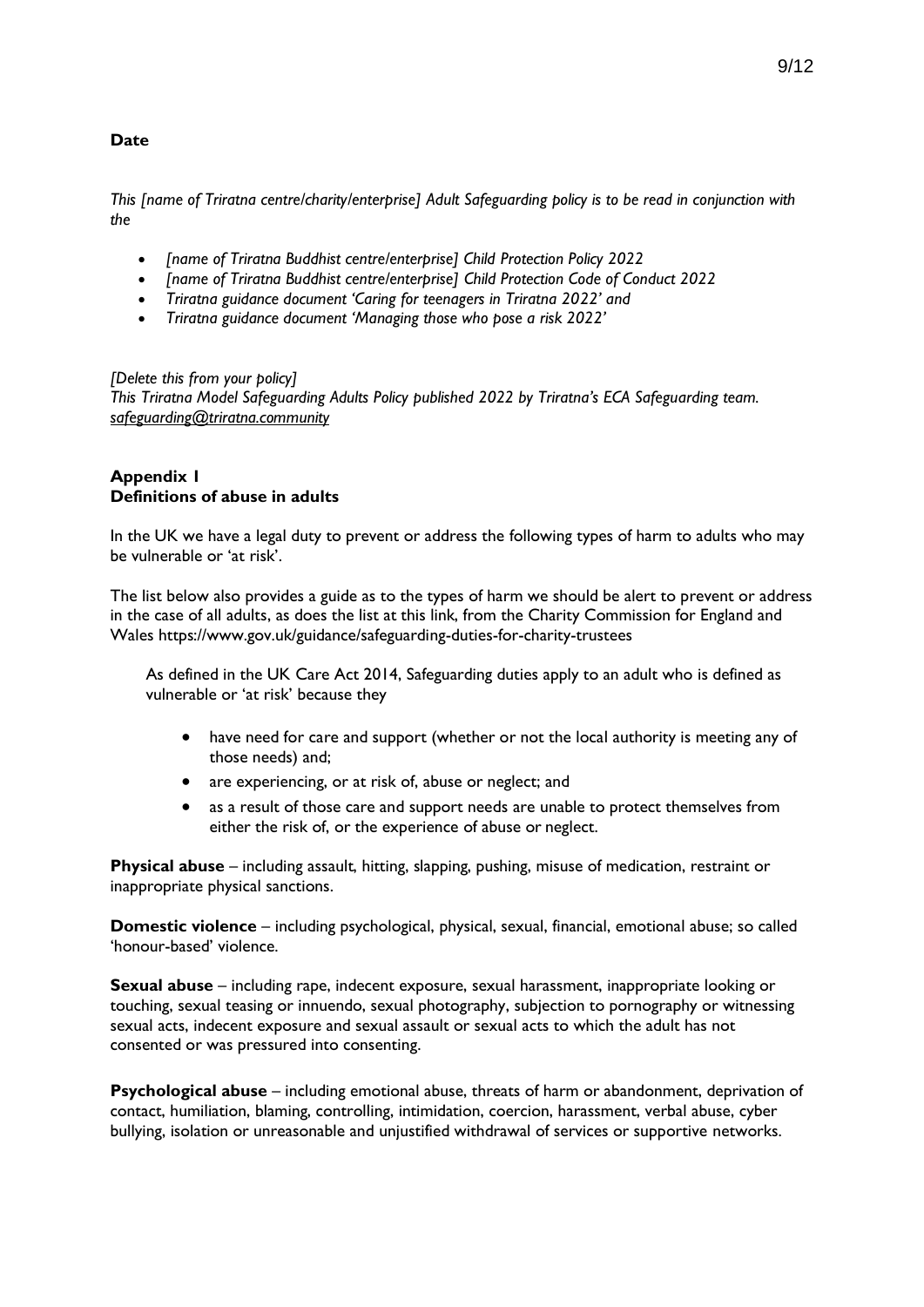**Financial or material abuse** – including theft, fraud, internet scamming, coercion in relation to an adult's financial affairs or arrangements, including in connection with wills, property, inheritance or financial transactions, or the misuse or misappropriation of property, possessions or benefits.

**Modern slavery** – encompasses slavery, human trafficking, forced labour and domestic servitude. Traffickers and slave masters use whatever means they have at their disposal to coerce, deceive and force individuals into a life of abuse, servitude and inhumane treatment.

**Discriminatory abuse** – including forms of harassment, slurs or similar treatment; because of race, gender and gender identity, age, disability, sexual orientation or religion.

**Organisational abuse** – including neglect and poor care practice within an Institution or specific care setting such as a hospital or care home, for example, or in relation to care provided in one's own home. This may range from one off incidents to on-going ill-treatment. It can be through neglect or poor professional practice as a result of the structure, policies, processes and practices within an organisation.

**Neglect and acts of omission** – including ignoring medical, emotional or physical care needs, failure to provide access to appropriate health, care and support or educational services, the withholding of the necessities of life, such as medication, adequate nutrition and heating.

**Self-neglect** – this covers a wide range of behaviour neglecting to care for one's personal hygiene, health or surroundings and includes behaviour such as hoarding. Incidents of abuse may be one-off or multiple, and affect one person or more.

## **Appendix 2 Signs of abuse in adults**

#### **Physical abuse**

- History of unexplained falls, fractures, bruises, burns, minor injuries.
- Signs of under or over use of medication and/or medical problems left unattended.
- Any injuries not consistent with the explanation given for them
- Bruising and discolouration particularly if there is a lot of bruising of different ages
- and in places not normally exposed to falls, rough games etc.
- Recurring injuries without plausible explanation
- Loss of hair, loss of weight and change of appetite
- Person flinches at physical contact &/or keeps fully covered, even in hot weather;
- Person appears frightened or subdued in the presence of a particular person or
- people

#### **Domestic violence**

- Unexplained injuries or 'excuses' for marks or scars
- Controlling and/or threatening relationship including psychological, physical, sexual,
- financial, emotional abuse; so called 'honour-based' violence and Female Genital
- Mutilation.

#### **Sexual abuse**

- Pregnancy in a woman who lacks mental capacity or is unable to consent to sexual
- intercourse
- Unexplained change in behaviour or sexually explicit behaviour
- Torn, stained or bloody underwear and/or unusual difficulty in walking or sitting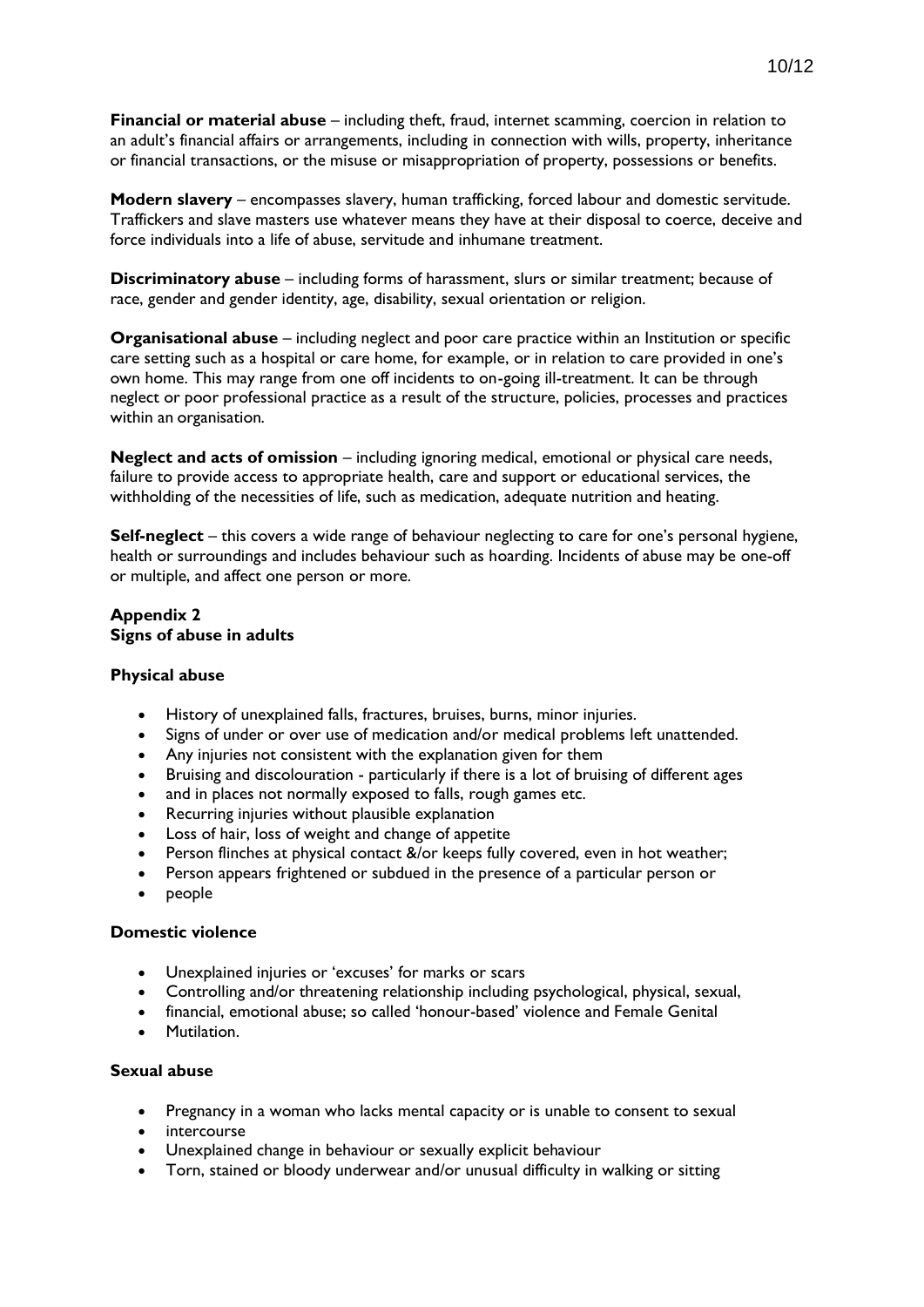- Infections or sexually transmitted diseases
- Full or partial disclosures or hints of sexual abuse:
- Self-harming
- Emotional distress
- Mood changes
- Disturbed sleep patterns
- Psychological abuse
- Alteration in psychological state e.g. withdrawn, agitated, anxious, tearful
- Intimidated or subdued in the presence of a carer
- Fearful, flinching or frightened of making choices or expressing wishes
- Unexplained paranoia
- Changes in mood, attitude and behaviour, excessive fear or anxiety
- Changes in sleep pattern or persistent tiredness
- Loss of appetite
- Helplessness or passivity
- Confusion or disorientation
- Implausible stories and attention seeking behaviour
- Low self-esteem

#### **Financial or material abuse**

- Disparity between assets and living conditions
- Unexplained withdrawals from accounts or disappearance of financial documents or
- loss of money
- Sudden inability to pay bills, getting into debt
- Carers or professionals fail to account for expenses incurred on a person's behalf
- Recent changes of deeds or title to property
- Missing personal belongings
- Inappropriate granting and / or use of Power of Attorney

#### **Modern slavery**

- Physical appearance; unkempt, inappropriate clothing, malnourished
- Movement monitored, rarely alone, travel early or late at night to facilitate working hours
- Few personal possessions or ID documents
- Fear of seeking help or trusting people

#### **Discriminatory abuse**

- Inappropriate remarks, comments or lack of respect
- Poor quality, or avoidance of, care
- Low self-esteem
- Withdrawn
- Anger
- Person puts themselves down in terms of their gender or sexuality
- Abuse may be observed in conversations or reports by the person of how they perceive themselves

# **Institutional Abuse**

- Low self-esteem
- Withdrawn
- Anger
- Person puts themselves down in terms of their gender or sexuality